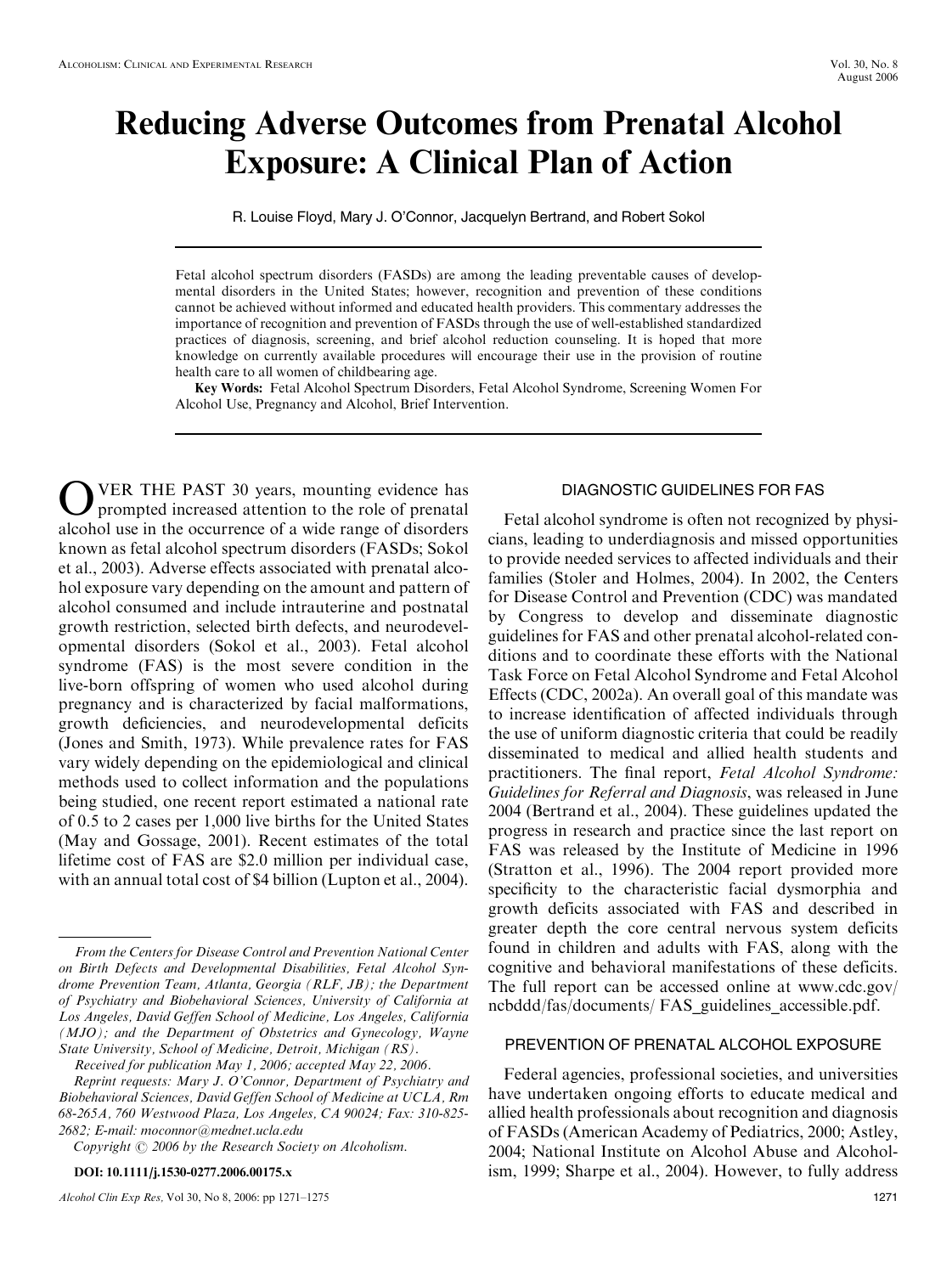the public health impact of FASDs, efforts must also be directed toward the primary prevention of these conditions. Current guidelines on clinical thresholds published by the National Institute on Alcohol Abuse and Alcoholism (NIAAA) are that women drinking more than 7 drinks per week or more than 3 drinks on any given day in the past month should be further assessed for risk of developing alcohol-related problems (NIAAA, 2005). Pregnant women are advised to abstain from all alcohol use, a longstanding federal advisory that is supported by major professional societies as well (American College of Obstetricians and Gynecologists, 2005). However, studies conducted by CDC (2002b) and the Substance Abuse and Mental Health Services Administration (2002) found that more that half of all women of childbearing age (18 through 44 years of age) reported alcohol use, and 1 in 8 reported binge drinking (5 or more drinks per drinking occasion) in the past month. Furthermore, 9% to 12% of pregnant women reported consuming alcohol and approximately 3% reported drinking at levels that have been consistently associated with adverse effects on the fetus (Jacobson and Jacobson, 1999). Thus, substantial risk for FASDs persists.

In 2005, following an initial health advisory in 1981, the Surgeon General again issued an advisory stating that pregnant women, women planning to become pregnant, or women at risk of becoming pregnant should not drink alcohol (www.hhs.gov/surgeongeneral/pressreleases/ sq02222005.html); that a pregnant woman who has already consumed alcohol during her pregnancy should stop drinking; and that women of childbearing age who are drinking alcohol should consult their physicians to take steps to reduce the possibility of an alcohol-exposed pregnancy. Moreover, the Surgeon General advised that health professionals should inquire routinely about alcohol consumption by women of childbearing age, inform them of the risks of alcohol consumption during pregnancy, and advise them not to drink alcohol during pregnancy.

Effective prevention strategies require the accurate identification of women in the preconception period who are drinking and the initiation of evidenced-based interventions to assist these women in reducing their risk for an alcohol-exposed pregnancy. Over the past 20 years, concerted efforts have been made to identify factors among childbearing-aged women associated with harmful patterns of alcohol consumption. Women who have had a previous child with FAS are at especially high risk of giving birth to a second affected child (Abel, 1988; May et al., 1983). Other reported characteristics of women giving birth to a child with FAS include having a low socioeconomic status (SES); being Black/African American, American Indian/Native American, or Alaska Native; being a smoker; being unmarried; having a history of previous or current illicit drug use; having a history of physical or sexual abuse; experiencing psychological stress; and having mental health disorders (Abel and Hannigan, 1995; Flynn et al., 2002; Kvigne et al., 2003). In addition, heavy episodic drinking has been identified as an important risk factor because of the demonstrated association between binge drinking and unintended pregnancy (Foster et al., 2003; Naimi et al., 2003) and between higher peak blood alcohol levels and the increased magnitude of the teratogenic effects of alcohol on the fetus (Avaria et al., 2004).

## METHODS FOR ESTABLISHING ALCOHOL USE

Accurate assessment of alcohol-related pregnancy risk can be enhanced through the use of reliable screening tools. The most frequently used screening tools measure the level of alcohol consumed, or the consequences of drinking, or both. A commonly employed tool that has proven useful in screening for alcoholism, particularly in clinical populations and in men, is the CAGE (Mayfield et al., 1974). However, evidence suggests that the use of the CAGE with childbearing-aged women who might be at risk but who are not alcohol dependent is not recommended (Sokol et al., 1989). Questionnaires that are recommended for women include the T-ACE, the TWEAK, and the Alcohol Use Disorders Identification Test-C (AUDIT-C) (Bradley et al., 1998; Dawson et al., 2005; Russell, 1994; Russell et al., 1994; 1996; Sokol et al., 1989). Screening tools specifically developed and used with pregnant women are the T-ACE and the TWEAK. The T-ACE has 4 questions that take less than a minute to answer. The questions are: (T) TOLERANCE, how many drinks does it take to make you feel high? (A) Have people ANNOYED you by criticizing your drinking? (C) Have you ever felt you ought to CUT DOWN on your drinking? (E) EYE OPENER, Have you ever had a drink first thing in the morning to steady your nerves or get rid of a hangover? One point is given for each affirmative answer to the  $A$ ,  $C$ ,  $E$  questions, and 2 points are given when a pregnant woman reports a tolerance of more than 2 drinks to feel high. A positive screen is a score of 2 or more points. The T-ACE has been shown to be a brief, efficient screen for risk drinking and out performs clinical assessment alone (Chang et al., 1998).

The TWEAK (Russell, 1994; Russell et al., 1994) is similar to the T-ACE and elicits information about: (T) TOLERANCE for alcohol; (W) WORRY or concern by family or friends about drinking behavior; (E) EYE OPENER, the need to have a drink in the morning; (A) ''blackouts'' or AMNESIA while drinking; and (K) the self-perception of the need to CUT DOWN on alcohol use. Scores range from 0 to 7. If more than 2 drinks are needed to feel high, the tolerance question is scored as a 2. A total score of 2 or more on the TWEAK is suggestive of harmful drinking patterns in obstetric patients (Russell et al., 1994). In a study examining the usefulness of the TWEAK for a group of low-income pregnant women participating in the Special Supplemental Nutrition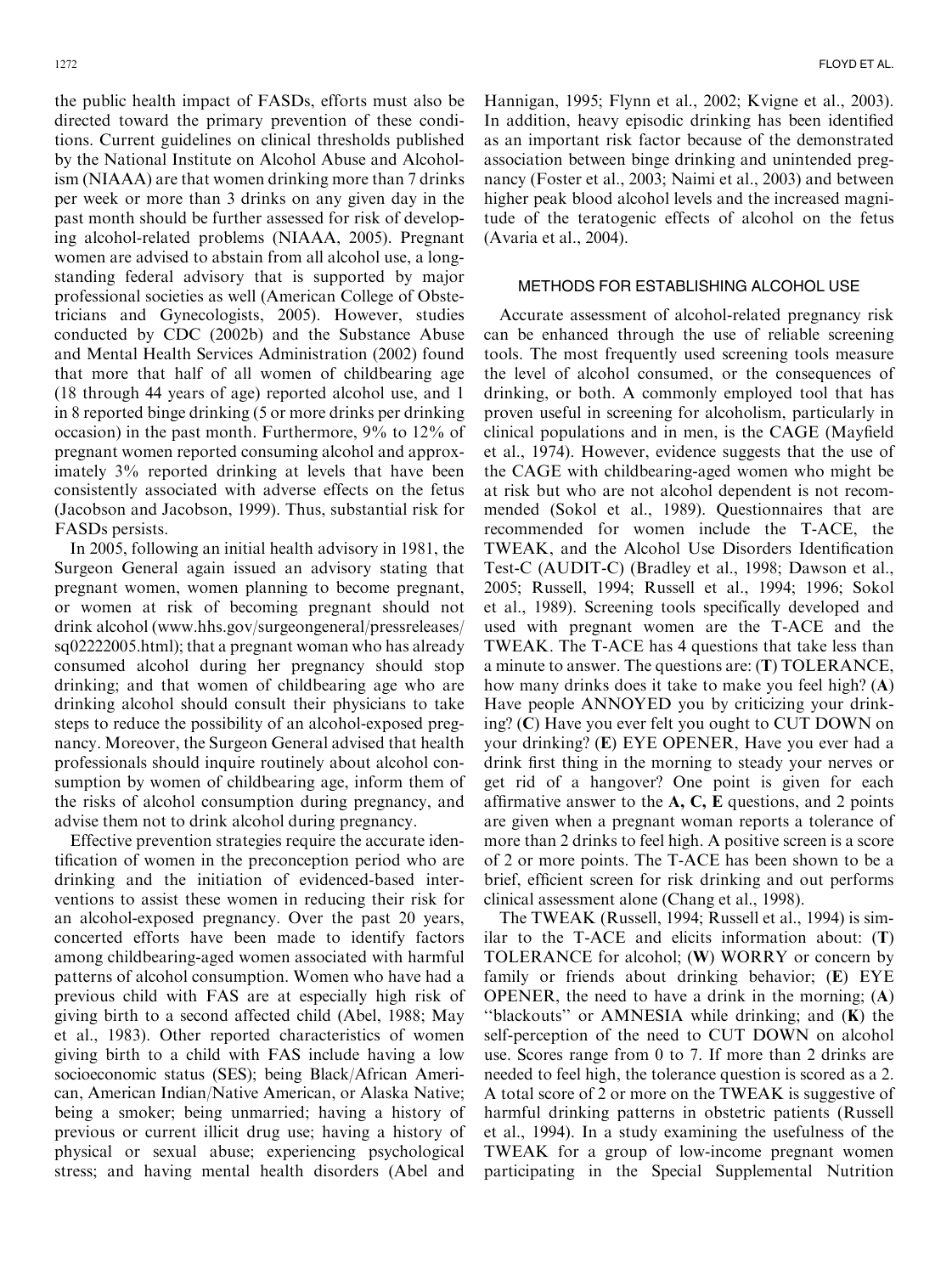Program for Women, Infants, and Children (WIC), the specificity of the TWEAK was high for all racial and ethnic groups studied using a cut point of 2 or more; however, sensitivity, while high for White non-Hispanic women, was moderate for Black/African-American and Hispanic women (O'Connor and Whaley, 2003).

A recent large epidemiological study examined the use of the AUDIT-C on a sample derived from the 2001-2002 National Epidemiologic Survey on Alcohol and Related Conditions (NESARC) conducted by the NIAAA (Dawson et al., 2005). The NESARC AUDIT-C included modifications to the first 3 questions of the original AUDIT (Saunders et al., 1993) and was based solely on items reflecting alcohol consumption. The tool was developed to meet the challenge of brevity and ease of administration provided by other brief screening instruments. The 3 questions on the screen are: (1) During the past 12 months, about how often did you drink ANY alcoholic beverage? (2) Counting all types of alcohol combined, how many drinks did you USUALLY have on days when you drank during the past 12 months? (3) During the past 12 months, about how often did you drink FIVE OR MORE drinks in a single day? Scores range from 0 to 4 on each question. The AUDIT-C demonstrates good sensitivity and specificity at a cut point of 3 or greater for identifying risk drinking in nonpregnant and pregnant women and performs well across different racial and ethnic groups.

Alcohol use among teenaged girls is an important public health concern and has been associated with decreased use of contraception, increased sexual assault, and more sexually transmitted diseases (Foster et al., 2003; U.S. Department of Health and Human Services, 2000). The CRAFFT is a brief measure designed specifically to identify substance-related problems in adolescent populations (Knight et al., 1999). The measure is simple to score, inquires about alcohol and drug use, and has been found to have good psychometric properties in a predominantly female sample between 14 and 18 years of age (Knight et al., 2003). CRAFFT is an acronym for the first letters of key words in the screener's 6 questions: (C) Have you ever ridden in a CAR driven by someone (including yourself) who was high or had been using alcohol or drugs? (R) Do you ever use alcohol or drugs to RELAX, feel better about yourself, or fit in? (A) Do you ever use alcohol or drugs while you are by yourself, ALONE? (F) Do you ever FORGET things you did while using alcohol or drugs? (F) Does your family or do your FRIENDS ever tell you that you should cut down on your drinking or drug use? (T) Have you ever gotten into TROUBLE while you were using alcohol or drugs? Each question on the CRAFFT is given a score of 1 and a cut point of 2 provides moderate sensitivity and excellent specificity for identifying alcohol use disorders in adolescents. It is recommended that any positive answer on this measure be followed by further assessment of pattern of use to increase sensitivity and to guide decisions about the need for intervention.

In addition to screening for alcohol risk, it is advisable to inquire about actual alcohol consumption levels. The simplest method for ascertaining alcohol consumption levels is by asking the woman about her drinking pattern using quantity  $(Q)$  and frequency  $(F)$  measures. Q assesses the amount of alcohol consumed on an average drinking day and F assesses how often alcohol is consumed. Heavy episodic or binge drinking is assessed by determining the maximum quantity of drinks consumed over a specific period of time (Day and Robles, 1989). The type of alcoholic beverages consumed also should be considered because reliance on standard drink measurements when assessing women consuming higher alcohol content beverages can result in considerable underestimation of consumption (Kaskutas and Graves, 2001). Although denial can be triggered by direct questioning about alcohol consumption patterns, particularly in heavy consumers, when asked in a standardized nonjudgmental manner, with the questions embedded in the context of a general medical history screen, relatively high sensitivity and specificity can be achieved with minimal cost and effort (NIAAA, 2003).

#### BRIEF INTERVENTION

For women who screen positive for alcohol use or abuse, brief intervention (BI) has been shown to be a low-cost, effective treatment alternative that uses time-limited, selfhelp, and preventative strategies to promote reductions in alcohol use in nondependent individuals and, in the case of dependent people, to facilitate their referral to specialized treatment programs (Babor and Higgins-Biddle, 2000; Bien et al., 1993; Fleming, 2003). The approach employs the use of brief motivational counseling and can be delivered by personnel who are not specialists in the treatment of alcohol abuse or dependence. The acronym FRAMES has been used to summarize the key elements found in most successful BIs: Feedback of personal risk, Responsibility for personal control, Advice to change, Menu of ways to reduce or stop drinking, Empathetic counseling style, and Self-efficacy or optimism about cutting down or stopping drinking (Miller and Sanchez, 1994). Brief intervention also involves establishing a drinking goal and follow-up of progress with ongoing support. Recently, the U.S. Preventive Services Task Force (2004) found good evidence that BIs produced reductions in alcohol consumption and recommended their use with women of childbearing age.

Project CHOICES (Changing High-risk alcohol use and Increasing Contraception Effectiveness Study) serves as a good example of an effective BI approach. The study was funded by CDC and aimed at preventing alcohol-exposed pregnancies among high-risk women in various community settings (Project Choices, 2003). This project focused on providing women 2 alternatives: reducing risk drinking levels or instituting effective contraception. Participants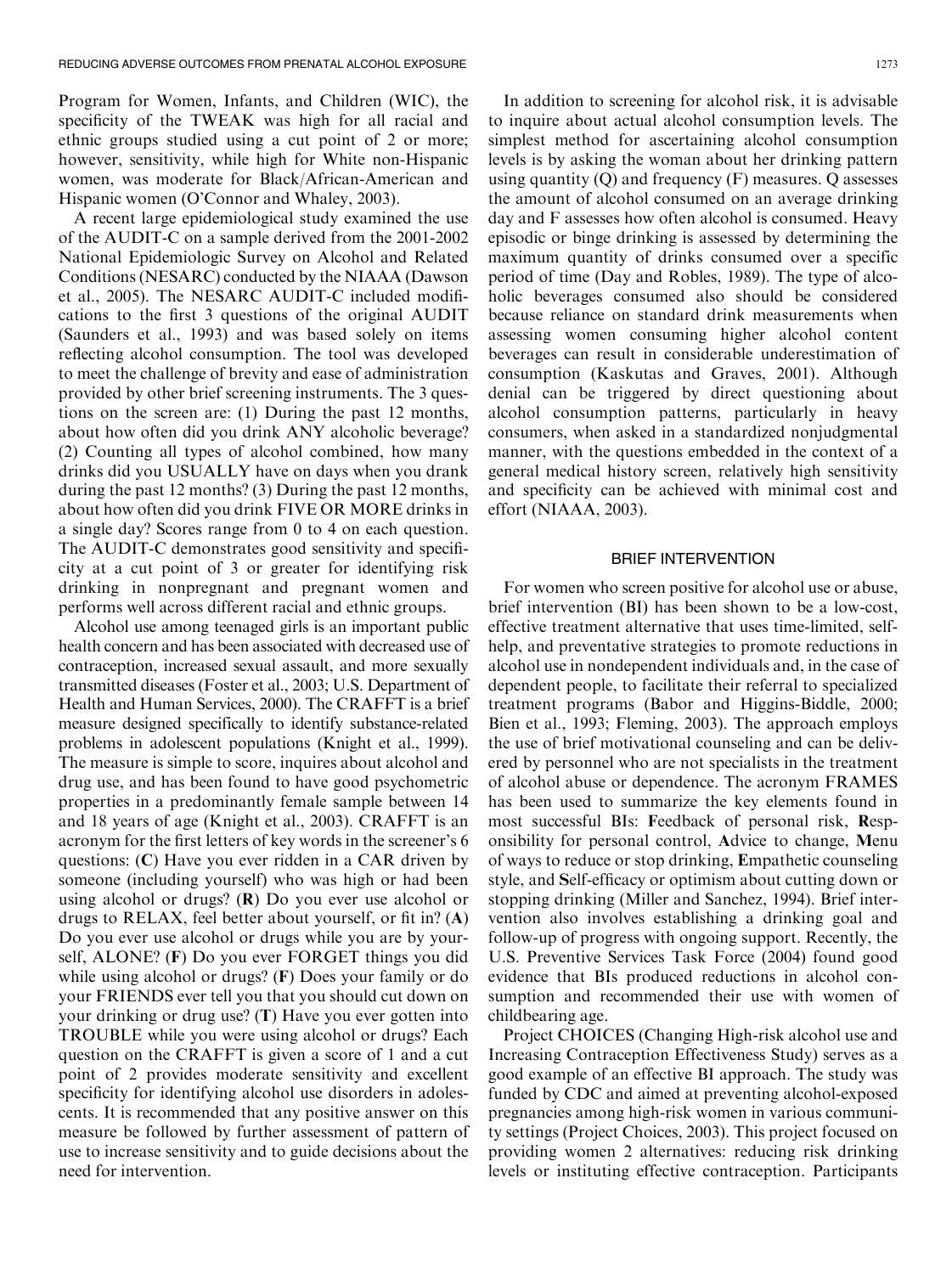were nonpregnant women who were of childbearing age, fertile, sexually active, and using ineffective or no contraception at study commencement. Results revealed that at 6-month follow-up, 68.5% of the women had lowered their risk of having an alcohol-exposed pregnancy (12.6% reduced their drinking only, 23.1% reported using effective contraception only, and 32.9% reported doing both).

Evidence on the effectiveness of BI during pregnancy is limited; however, 3 completed randomized controlled trials, funded by the NIAAA, have demonstrated the positive effects of BI on decreasing alcohol consumption, increasing positive newborn outcomes, and decreasing alcohol use during subsequent pregnancies in high-risk women (Chang et al., 2005; Hankin et al., 2000; O'Connor and Whaley, 2006). In these studies, BI techniques were used successfully with women from different racial, ethnic, and socioeconomic backgrounds and were administered in obstetrical care clinics as well as non–health care community settings.

### MOVING KNOWLEDGE TO PRACTICE

Research to date suggests that routine formal screening for alcohol use should be conducted with all women of childbearing age. Screening can be done in both physicians' offices and in community health settings. Simple screening tools have been found to be beneficial for both nonpregnant and pregnant women. The T-ACE and the TWEAK, in particular, are the recommended tools of choice for pregnant women. The CRAFFT shows promise as an alcohol and other drug screener for female adolescents. Simple screening questions that include measures of quantity/frequency and heavy episodic drinking such as those used on the AUDIT-C have proven beneficial.

Brief intervention administered by physicians and allied health professionals in medical and nonmedical settings are effective in bringing about reductions in drinking in the preconception and pregnancy periods. Women who are pregnant, planning a pregnancy, or at risk of pregnancy should be advised not to drink, as damage to the fetus can occur before pregnancy recognition and no safe threshold of alcohol use during pregnancy has been established. Women who are fertile, sexually active, and not using effective contraception should be advised that they are at risk for an alcohol-exposed pregnancy and should abstain from alcohol use or establish effective contraception. Other women of childbearing age, who are using effective contraception, should be advised to drink no more than 7 drinks per week and no more than 3 drinks on any one occasion.

Recent surveys of practicing obstetricians-gynecologists support their need and desire for information on effective means for screening and counseling women who report alcohol use (Diekman et al., 2000). In an effort to enhance physician use of current screening and intervention approaches for preventing alcohol-exposed pregnancies,

federal agencies have developed and disseminated clinical guidelines and tools for primary care providers for screening pregnant and nonpregnant women on alcohol use and recommendations for appropriate advice depending on the level of alcohol use and consequences. Additionally, 4 regional training centers were funded by CDC to provide education and training to medical and allied health professionals and students in the identification and diagnosis of children affected by prenatal alcohol exposure and effective approaches for intervening with and preventing these conditions. Finally, the American College of Obstetricians and Gynecologists, under the auspices of CDC, is developing materials to enhance formal screening and BI provided by physicians and nurse practitioners.

#### **CONCLUSION**

Fetal alcohol spectrum disorders are among the leading, preventable causes of developmental disorders in the United States. Despite progress made, preventing the negative consequences of prenatal alcohol exposure remains an unmet challenge that can be addressed only through standardized and routine screening and brief intervention. It is the goal of this commentary to encourage the use of these techniques by all health practitioners who provide services to women of childbearing age. $<sup>1</sup>$ </sup>

#### ACKNOWLEDGMENT

Disclaimer: The findings and conclusions in this report are those of the authors and do not necessarily represent the views of the Centers for Disease Control and Prevention.

#### **REFERENCES**

- Abel EL. (1988) Fetal alcohol syndrome in families (Commentary). Neurotoxicol Teratol 10:12.
- Abel EL, Hannigan JH (1995) Maternal risk factors in fetal alcohol syndrome: provocative and permissive influences. Neurotoxicol Teratol 17:445–462.
- American Academy of Pediatrics. Committee on Substance Abuse and Committee on Children with Disabilities (2000) Fetal alcohol syndrome and alcohol-related neurodevelopmental disorders. 10:358–361.
- American College of Obstetricians and Gynecologists (2005) Substance Use: Obstetric and Gynecologic Implications. ACOG Special Issues in Women's Health, pp 105–150. ACOG, Washington, DC.
- Astley SJ (2004) Diagnostic Guide for Fetal Alcohol Spectrum Disorders: The 4-Digit Diagnostic Code. University of Washington, Seattle, WA.
- Avaria MA, Mills JL, Kleinsteuber K (2004) Peripheral nerve conduction abnormalities in children exposed to alcohol in utero. J Pediatr 144:338–343.
- Babor TF, Higgins-Biddle JC (2000) Alcohol screening and brief intervention: dissemination strategies for medical practice and public health. Addiction 95:677–686.

<sup>&</sup>lt;sup>1</sup>More information about federally sponsored programs addressing FASDs and prenatal alcohol screening and intervention can be obtained at the following websites: www.nih.gov, www.cdc.gov, www.samhsa.gov, and www.preventiveservices.ahrq.gov.